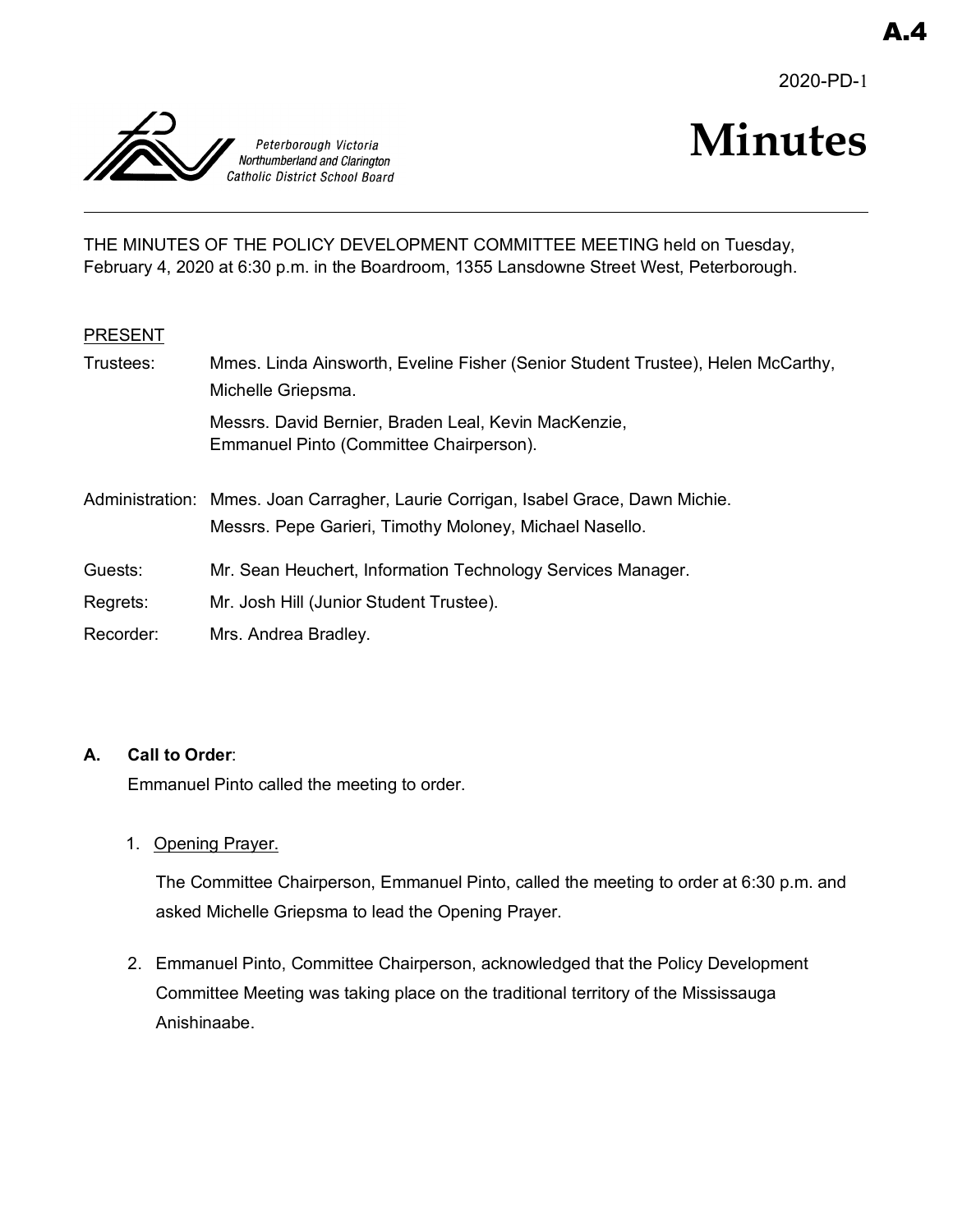# 3. Approval of the Agenda.

**MOTION:** Moved by Braden Leal, seconded by Linda Ainsworth, that the Policy Development Committee Agenda be accepted. Carried

- 4. Declarations of Conflicts of Interest.
- 5. Approval of the Minutes of the Policy Development Committee Meeting held on November 19, 2019.
	- **MOTION:** Moved by Michelle Griepsma, seconded by Braden Leal, that the Minutes of the Policy Development Committee Meeting held on November 19, 2019, be approved.

Carried.

6. Business Arising from the Minutes.

*Dawn Michie, Superintendent of Learning / I/S Program / Faith and Equity, shared with Policy Development Committee, a letter announcing her retirement effective April 30, 2020 after 22 years of service in a variety of positions with the PVNCCDSB. Trustees congratulated Dawn on her retirement and wished her well in her future endeavours. Michael Nasello, Director of Education, also congratulated Dawn on behalf of the Senior Administration Team.*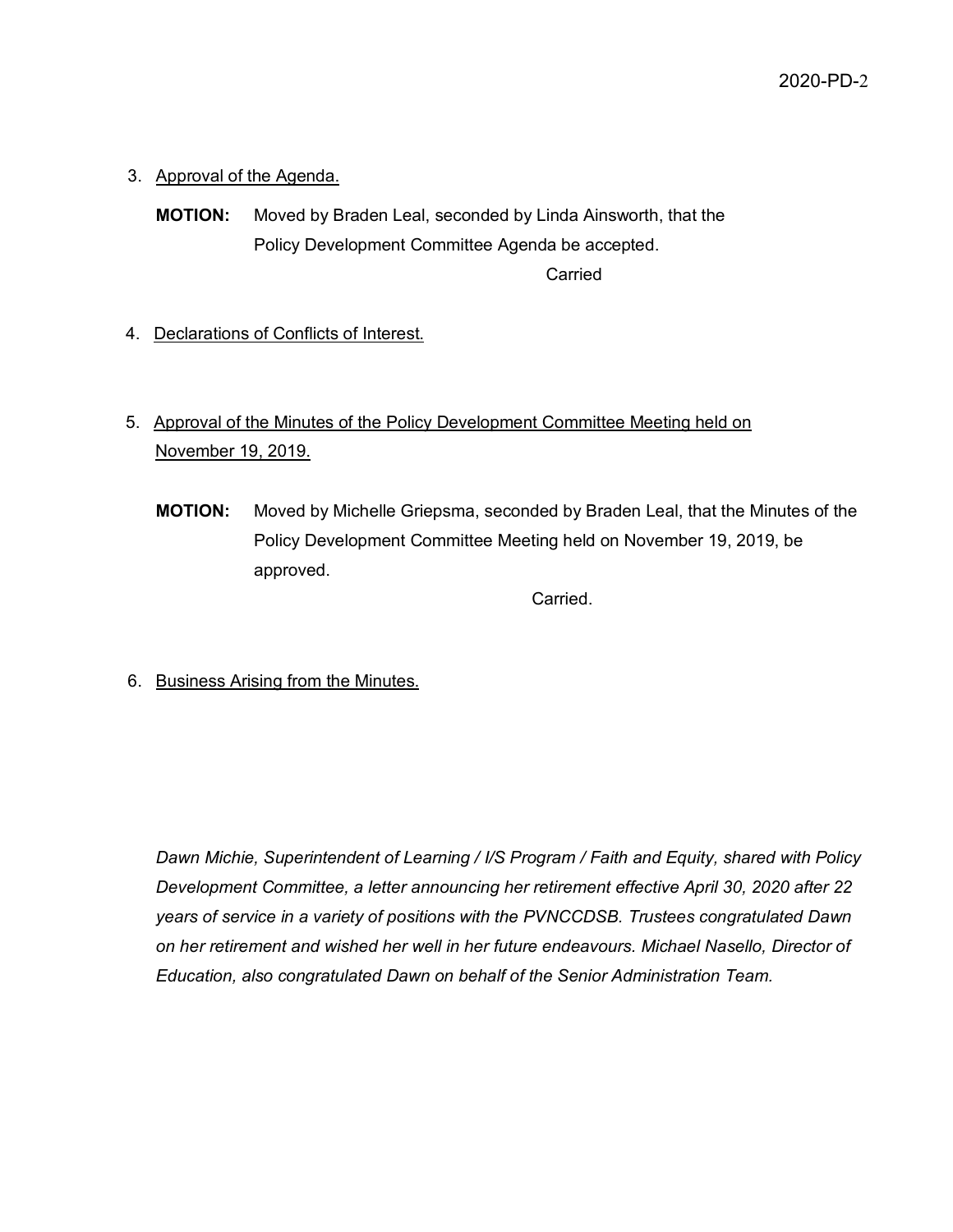#### **B. Recommended Actions/Presentations:**

1. R.A.: Draft Administrative Procedure – New #322

#### *Student Digital Privacy*

Sean Heuchert, Information Technology Services Manager, presented new draft Administrative Procedure – *#322 – Student Digital Privacy* to the Policy Development Committee. Sean also shared a slide show presentation with the committee entitled *"Learning Scope & Sequence: A Resource for Educators 2018-2020"*, and answered questions from Trustees. Sean expressed thanks to his writing team consisting of Laurie Corrigan - Superintendent of Learning, Alan Morin - St. Catherine CES, Joshua Charpentier - St. Martin CES, Carolyn Farrell - Supervisor of Learning Technologies, Peter Bagnall - Student Achievement Consultant, Lorayne Robertson - Ontario Tech University, Anthony Berardi - Learning Technologies Specialist, and Fr. Paul Massel - Faith Animator.

- **MOTION:** Moved by Helen McCarthy, seconded by Braden Leal that the Policy Development Committee recommend to the Board that new draft Administrative Procedure – *#322 – Student Digital Privacy* be received and posted under Directional Policy – *#300 – Student Achievement and Well-being*. Carried
- 2. R.A.: Draft Administrative Procedure New #505

# *Performance Appraisal of Employees*

Joan Carragher, Superintendent of Learning / Leadership and Human Resource Services, presented new draft Administrative Procedure – *#505 – Performance Appraisal of Employees* to the Policy Development Committee and answered questions. Joan will be making minor changes to the Administrative Procedure prior to posting.

**MOTION:** Moved by David Bernier, seconded by Kevin MacKenzie that the Policy Development Committee recommend to the Board that new draft Administrative Procedure – *#505 – Performance Appraisal of Employees* be received and posted under Directional Policy – *#500 – Employee Relations*. **Carried**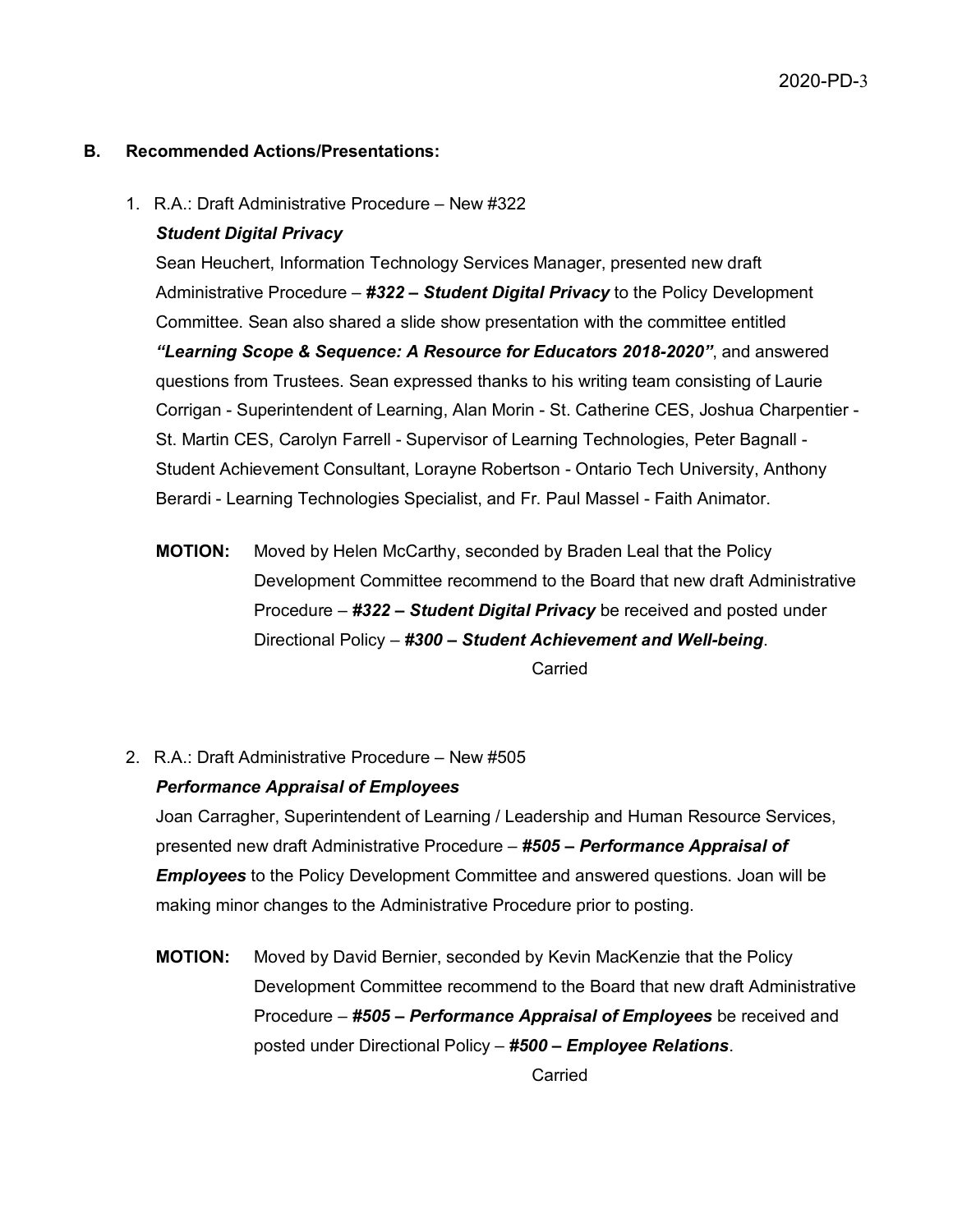3. R.A.: Amendment to Directional Policy

## *#200 – Catholic Education*

Michael Nasello, Director of Education presented revised Directional Policy – *#200 – Catholic Education* to the Policy Development Committee and answered questions.

- **MOTION:** Moved by Braden Leal, seconded by Linda Ainsworth that the Policy Development Committee recommend to the Board that revised Directional Policy – *#200 – Catholic Education,* be received and posted as amended. Carried.
- 4. R.A.: Remove Policies and Administrative Procedures *#203 – Role of Priests in the Schools* and

# *#204 – School Liturgies*

Michael Nasello, Director of Education, and Dawn Michie, Superintendent of Learning / I/S Program / Faith and Equity explained to the Policy Development Committee that upon the approval and posting of the *Pastoral Care in Schools: Diocesan Board Guidelines* on the Board website, Policies and Administrative Procedures *#203 – Role of Priests in the Schools* and *#204 – School Liturgies* will be deleted.

**MOTION:** Moved by David Bernier, seconded by Braden Leal, that the Policy Development Committee recommend to the Board that Board Policies and Administrative Procedures – *#203 – Role of Priests in the Schools* and – *#204 – School Liturgies* be deleted.

Carried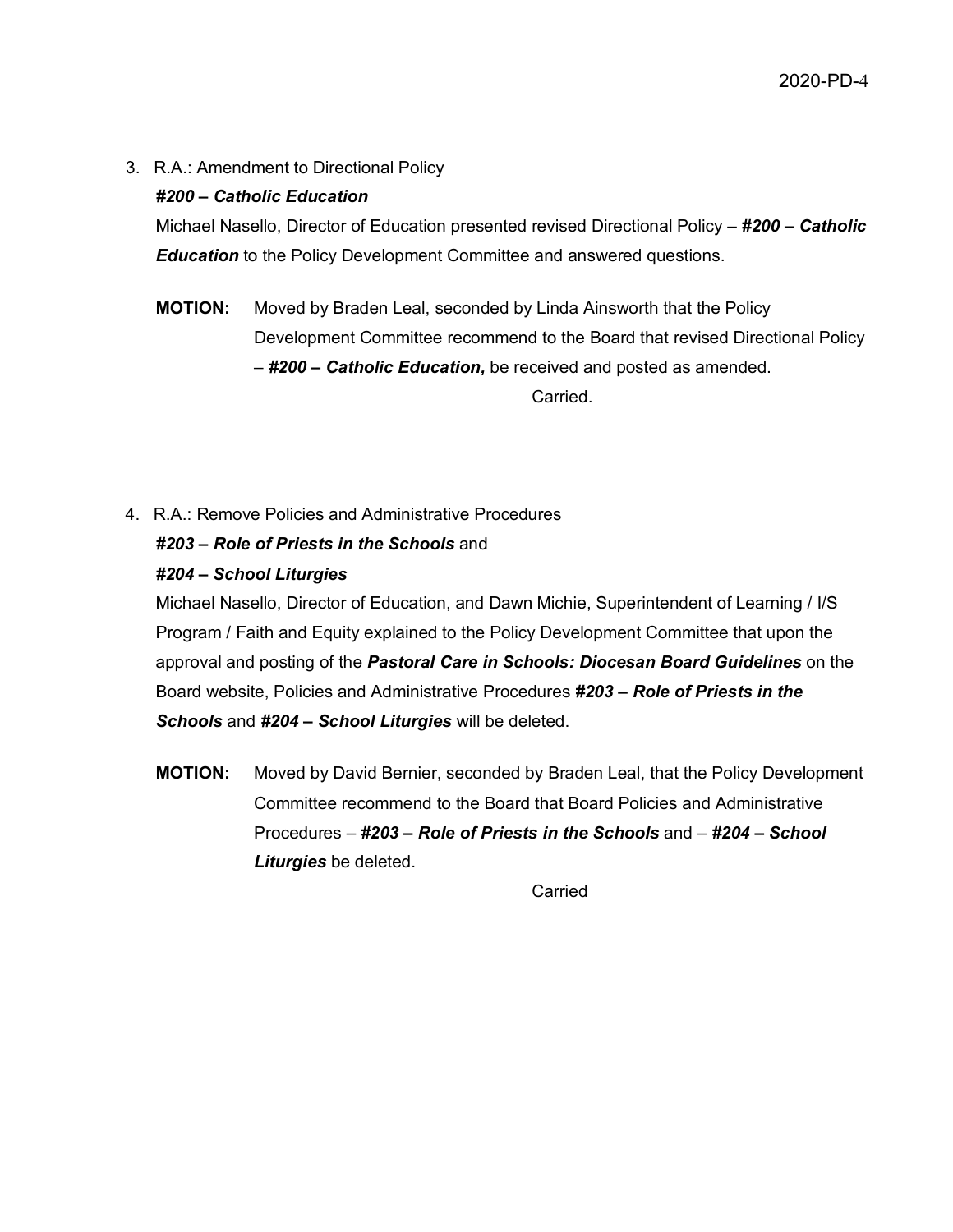5. Annual review of Administrative Procedures:

*#508 – Workplace Harassment Prevention*

*#509 – Workplace Violence Prevention*

*#809 – Occupational Health and Safety*

Joan Carragher, Superintendent of Learning / Leadership and Human Resource Services, presented revised Administrative Procedures – *#508 – Workplace Harassment Prevention*, *#509 – Workplace Violence Prevention* and *#809 – Occupational Health and Safety* to the Policy Development Committee and answered questions. Joan will be making minor changes to the Administrative Procedures prior to posting.

**MOTION:** Moved by Michelle Griepsma, seconded by Braden Leal that the Policy Development Committee recommend to the Board that Administrative Procedures – *#508 – Workplace Harassment Prevention* and – *#509 – Workplace Violence Prevention* be received and posted under Directional Policy – *#500 – Employee Relations;* and that revised Administrative Procedure – *#809 – Occupational Health and Safety* be received and posted under Directional Policy *– #800 – Healthy Schools and Workplaces*. **Carried** 

**MOTION:** Moved by Braden Leal, seconded by David Bernier that the Policy Development Committee Meeting be extended from 8:30 p.m. to 9:00 p.m.

**Carried**